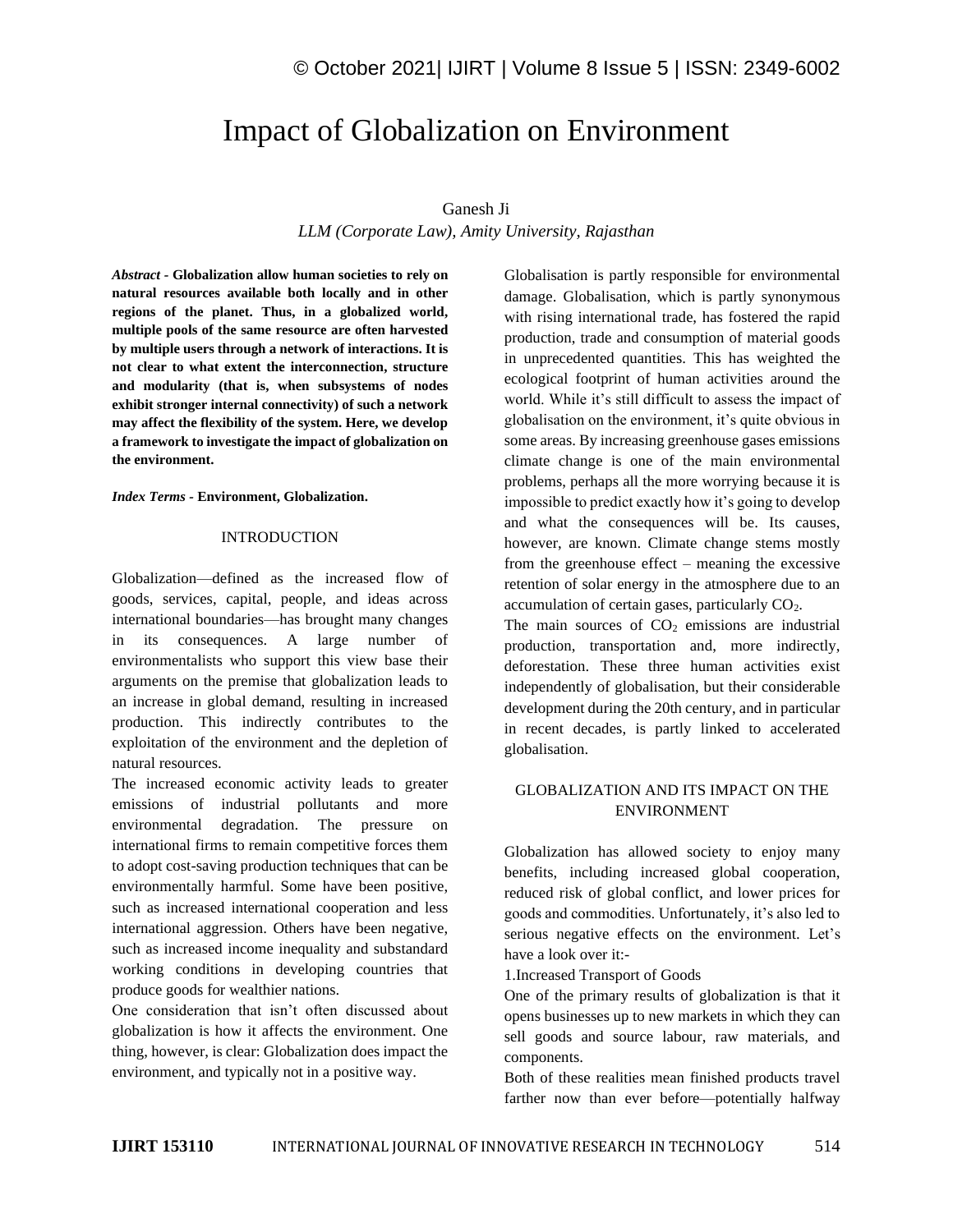around the globe. In the past, products were more likely to be produced, sold, and consumed more locally. This increased transport of goods can impact the environment in several ways, including:

Increased emissions: The farther a product travels, the more fuel is consumed, and a greater level of greenhouse gas emissions is produced. These emissions contribute to pollution, climate change, and ocean acidification around the world and have been shown to significantly impact biodiversity. As critical drivers of globalisation, transport systems have multiplied alongside international trade. Emissions from road transport (mainly cars and lorries) are of course very high, but more so within national borders. But the opening of some regional areas (such as the suppression of border controls among European Union countries) has given a strong boost to road freight transport. Despite some encouraging recent alternatives such as piggybacking (transporting lorries by train for part of the journey), transnational road transport is an important source of CO2 emissions. But the major mode of transport that has characterised globalisation in the past decades is the aeroplane. Between 1990 and 2004, Greenhouse gases(GHG) emissions from aviation increased 86%. Aviation is today responsible for 4-9% of total GHG emissions released into the atmosphere. Mean-while, sea transport swallows 2-4% of all the fossil fuels consumed by the planet every year. Some 70% of international transport of goods towards the EU and 95% of trade towards the United States is by sea. Improved energy technologies aren't enough to absorb the environmental impact of the 3% annual increase in shipping. That said, much of the environmental harm from transport is due to the increase in domestic traffic. In the case of aviation, Airbus and Boeing to cover new domestic travel needs. In other words, increased traffic on the highways of international trade, driven by the globalisation dynamic, isn't solely responsible for increases in transport-related  $CO<sub>2</sub>$ emissions. Globalisation indirectly promotes  $CO<sub>2</sub>$ emissions linked to industrial activity and consumption. While the Industrial Revolution was a vector of globalisation the growth in cross-border trade and investment in turn fostered industrial activity. This is often a major source of GHG emissions, as in the case of electricity generation, which still largely involves burning coal, oil and derivates. The intensification of globalisation, then, accentuated the greenhouse effect and global warming. For decades, developed countries – the pioneers of global industrialisation – were the world's biggest polluters, responsible for the lion's share of GHG emissions. Today, the United States is responsible for around 20% of global GHG emissions. But the very rapid development of emerging countries over the past several years has also led them to become major emitters of GHG. As we've seen, these countries developed largely thanks to globalisation, which fostered the industrialisation of the Asian giants – often at the expense of the environment. To quench its thirst for energy, China opens one new coal-fired power plant every week. Yet while coal is the cheapest and most abundant fossil fuel, it's also the most polluting. Add to that China's mushrooming transport fleet and galloping urbanisation and it became the world's largest emitter of CO<sub>2</sub>, ahead of the United States, in 2007. Agreed, China has also embarked on drastic renewable energy programmes in recent years. But each day, emerging countries buy a little more into the logic of mass consumption linked to globalisation. •Habitat destruction: Transportation—especially when land-based—requires infrastructure like roads and bridges. The development of such infrastructure can lead to issues including habitat loss and pollution. It's worth noting that approximately 70 percent of all freight is transported by ship, according to a report by the International Transport Forum. The more ships that travel by sea, the greater the chances for major oil spills or leaks that damage the delicate marine environment.

Invasive species: Every shipping container and vessel presents an opportunity for a living organism—from plants to animals to fungus—to hitch a ride to a new location where it can become invasive and grow without checks and balances that might be present in its natural environment.

#### 2. Decreased Biodiversity

Increased greenhouse gas emissions, ocean acidification, deforestation (and other forms of habitat loss or destruction), climate change, and the introduction of invasive species all work to reduce biodiversity around the globe.

According to the World Wildlife Fund's recent Living Planet Report, the population sizes of all organisms including mammals, birds, fish, amphibians, and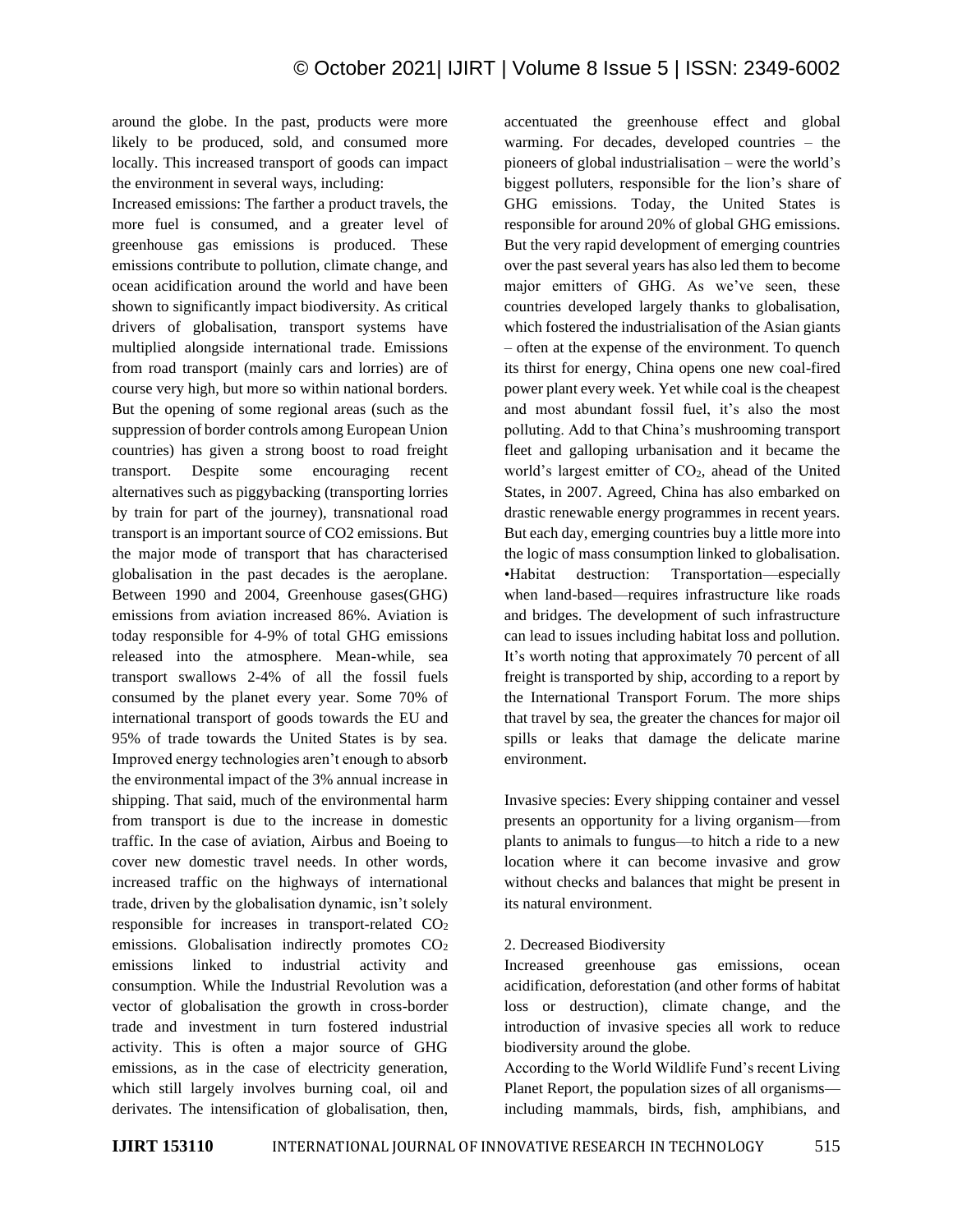reptiles—have decreased 68 percent since 1970. Latin America and Africa—two rapidly developing regions important to global trade—have seen disproportionate levels of biodiversity loss, especially among environmentally sensitive fish, reptiles, and amphibians.

While this decrease in biodiversity has many causes, it's widely believed that the issues listed above have contributed in part.

3.Globalisation encourages deforestation.

Deforestation is an indirect but very significant cause of the greenhouse effect. Clearing and logging reduce the volume of  $CO<sub>2</sub>$  that plants convert into oxygen. This translates into an equivalent increase in the volume of  $CO<sub>2</sub>$  in the atmosphere and thus adds to the greenhouse effect. And burning the cleared wood releases vast quantities of CO<sub>2</sub>. In total, estimated emissions from deforestation represent some 20% of the increased concentration of GHG in the atmosphere. Between 1990 and 2005, the world lost 3% of its forests. Some 200 km2 of forest land – twice the size of Paris – disappears each day. Globalisation is often an ally of the chainsaw. Deforestation is mainly due to the conversion of forests into agricultural land, especially in developing countries. Take Brazil: for a little over a decade, much of its agriculture was export-oriented. Between 1996 and 2003, Brazilian soy exports to China rocketed from 15000 to 6 million tonnes. This dynamism involved deforestation and converting part of the rainforest into farmland. Like much of the damage caused to the environment, the impact of deforestation isn't only felt by nature itself, but also by people, in particular the most vulnerable. The poorest regions are the most affected by global warming. In the medium term, the UN doesn't rule out a poverty boom stemming from desertification and increasingly scarce water. By 2060, drought could render 90 million hectares in sub-Saharan Africa sterile. Some 1.8 billion people could lack water in the next 70 years. Central Asia, northern China and the Andes are particularly at risk. Furthermore, global warming may well be one of the causes of the increase in the number of natural disasters such as hurricanes, storms and floods in recent years. Approximately 262 million people worldwide were victims of natural disasters between 2000 and 2004. Add to this the fact that 20% to 30% of all living species could disappear if the mean global temperature were to rise by  $3^{\circ}$ C and it becomes clear that nature didn't need this: apart from global warming, 20th-century human activity already left an indelible mark on the world's ecosystems

## 4. Rise in temperature

The years 1994, 2000, 2002 and 2003 saw the hottest temperatures in 500 years. The 2006 season was even worse. "The most plausible hypothesis is that temperatures will rise two to three degrees in the years to come". There's international consensus on the existence of global warming and its increase since the 1980s. The average atmospheric temperature is rising, particularly in the Northern hemisphere. While the scientific community is divided as to exactly how much humans are to blame for global warming, the vast majority nevertheless agree that it's very real. Most scientists – especially those working in the Intergovernmental Panel on Climate Change (IPCC) – believe that increases in emissions of carbon dioxide  $(CO<sub>2</sub>)$  from human activity are the primary cause of global warming. Yet global warming isn't the only environmental problem. Industry, mass consumption and the increased energy needs of a growing global population are partly responsible for pollution, resource depletion and species extinction. Globalisation has occurred alongside and sometimes nurtured these developments.

# 5. Economic Specialization

One often overlooked side effect of globalization is that it allows nations and geographical regions to focus on their economic strengths, content in knowing they can turn to trading partners for goods they don't produce themselves. This economic specialization often boosts productivity and efficiency.

Unfortunately, overspecialization can lead to serious environmental issues, often in the form of habitat loss, deforestation, or natural resource overuse. A few examples include:

- Illegal deforestation due to an increase in the country's cattle ranching operations, which requires significant land for grazing
- Overfishing in coastal areas that include Southeast Asia, which has significantly contributed to reduced fish populations and oceanic pollution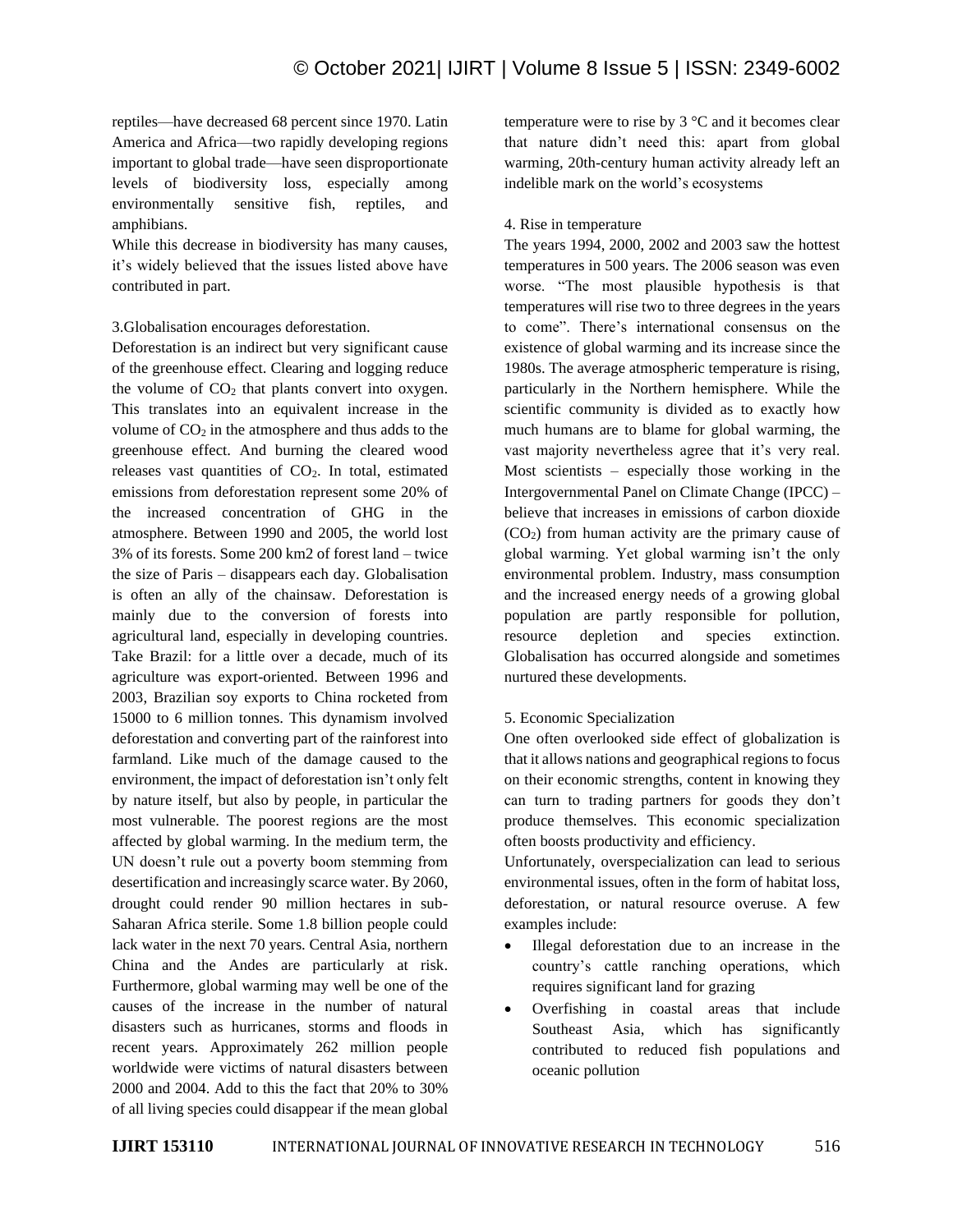• Overdependence on cash crops, such as coffee, cacao, and various fruits, which has contributed to habitat loss, especially in tropical climates

It's worth considering that globalization has allowed some nations to specialize in producing various energy commodities, such as oil, natural gas, and timber. Nations that depend on energy sales to fund a large portion of their national budgets, along with those that note "energy security" as a priority, are more likely to take intervening actions in the market in the form of subsidies or laws that make transitioning to renewable energy more difficult.

The main by-product of these energy sources comes in the form of greenhouse gas emissions, which significantly contribute to global warming and climate change.

Is globalization bad for the environment?

Amid rising environmental concerns, an important question is whether deglobalization would have the opposite impact on the environment. Put differently, if globalization is harmful, then should we expect that the current deglobalization trend will be less harmful for the environment?

Deglobalization may worsen the emissions-But in fact, deglobalization may not necessarily translate into reduced emissions of harmful gases such as  $CO<sub>2</sub>$ ,  $SO<sub>2</sub>$ , NO<sub>2</sub>, but could actually worsen it. Through what's known as the technique effect, we know globalization can trigger environmentally friendly technological innovations that can be transferred from countries with strict environmental regulations to pollution havens.

Globalization doesn't just entail the movement of manufactured goods, but also the transfer of intermediate, capital goods and technologies. That means multinational corporations with clean state-ofthe-art technologies can transfer their green know-how to countries with low environmental standards.

It's widely recognized that multinational firms use cleaner types of energy than local firms, and therefore have more energy-efficient production processes. Deglobalization could mean these environmentally friendly technologies aren't passed on to countries that are trying to go green.

The rise of anti-globalization forces also means less specialization in sectors in which countries have comparative advantages.

This can create an inefficient allocation of resources that leads to the dissipation of scarce economic and natural resources. If every country has to produce to meet its domestic demand, in other words, it could result in duplication in production processes and therefore an increase in local emissions.

Since some countries have weaker environmental standards than others, this could possibly worsen global emissions. A good example of this is Iran, which has been slapped with economic sanctions, making the country less integrated in the world economy. The result has been domestic production that's wreaked immense havoc on the environment. As result of import bans of crude oil, for example, Iran started refining its own crude oil that contains 10 times the level of pollutants of the oil it used to import.

Globalization has another benefit-it's been at the forefront of creating public awareness about labour and environmental standards through the platforms of international activities such as fair trade and eco labels.

The success of this environmental public awareness has resulted in consumer preferences evolving. Producers are therefore able to build their customer base by producing eco-friendly products.

Without international trade, consumers would have limited choices, and could be forced to purchase only domestic goods that may have been produced under lax environmental standards.

Globalization achieved through multilateral negotiations via the World Trade Organization has also demonstrated that although environmental protection is not part of the WTO's core mandate, it has spurred enthusiasm within its member countries for sustainable development and environmentally friendly trade policies.

There are several WTO trade-related measures that are compatible with environmental protection and sustainable use of natural resources. For instance, the green provisions of the WTO direct countries to protect human, animal or plant life and conserve their exhaustible natural resources.

Apart from the WTO, regional trade agreements, known as RTAs, are another feature of globalization that promote environmentally sustainable policies. As countries seek to join RTAs, they are also made to simultaneously embrace environmental cooperation agreements.